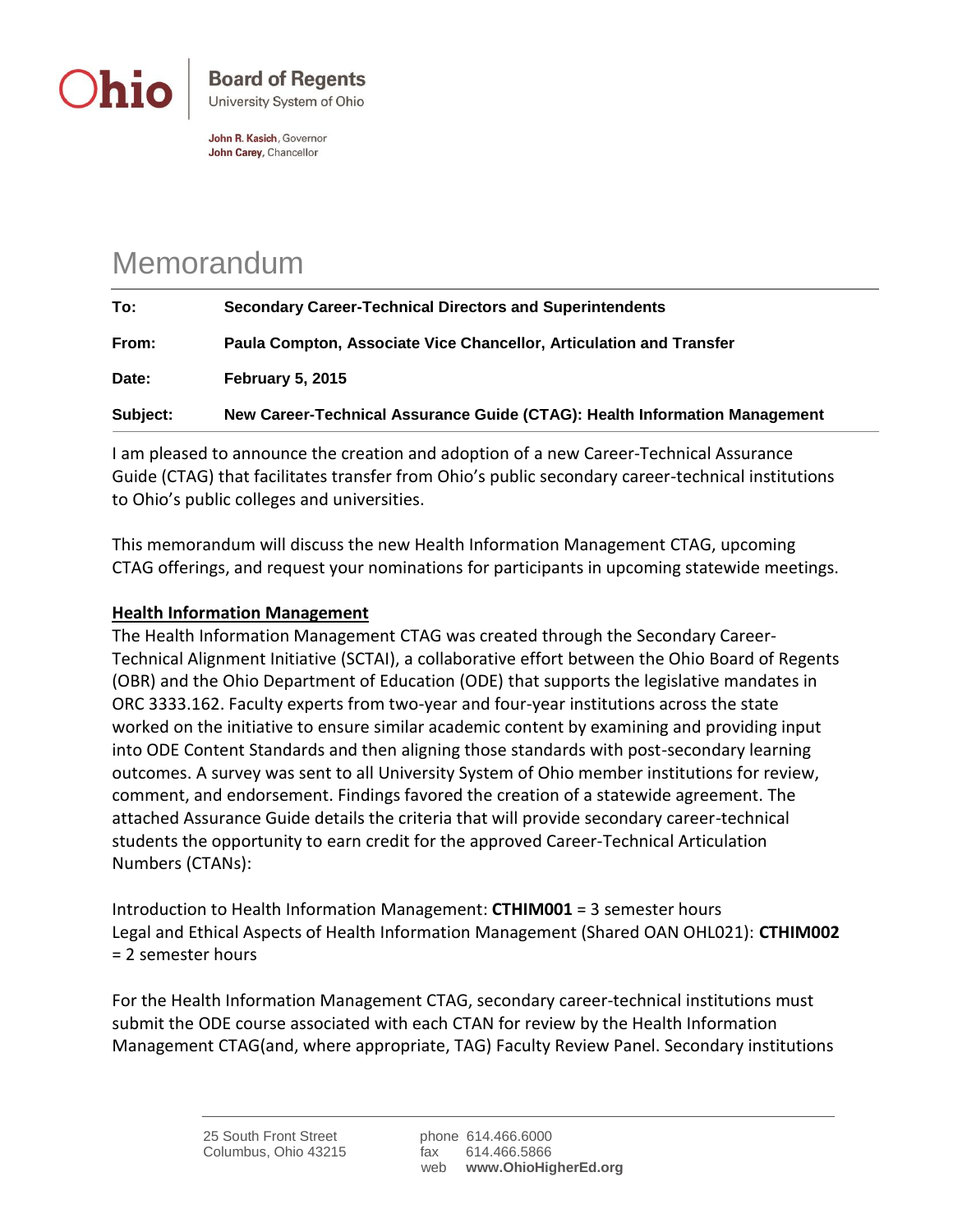will be expected to document course equivalency. Members of the panel will review these submissions and determine course approval.

Once an institution has its course(s) approved, students will be able to access post-secondary credit if they pass the associated course(s) and work with their secondary institution to submit their official transcript and verification form to the post-secondary institution they wish to attend.

Any secondary Health Information Management career-technical programs that wish to get an early start on their course submissions will be able to do so as soon as submission resources are made available on our website after February 9, 2015. However, all programs are encouraged to send representatives to a discipline-specific submission workshop on March 26<sup>th</sup> or  $27<sup>th</sup>$ , 2015 at Marion Technical College. This will be an opportunity to learn about the statewide credit transfer process, the new CTAG course submission process, as well as receive submission assistance from program staff. More information about the workshops can be found below.

Please review the attached CTAG document, as well as the FAQ Document, for more information on the CTAG and SCTAI process.

## **Statewide Meeting Information**

To facilitate the successful expansion of career-technical opportunities for credit to secondary partners, the Ohio Articulation and Transfer Network will host several statewide meetings **for discipline-specific faculty** and **front line personnel** at your institution. We are seeking representation from the following disciplines: Criminal Justice, Medical Laboratory Assisting, Health Information Management, Exercise Science, and Automotive Technology and Ground Transportation. We ask that you nominate one(1) to two (2) teachers for each discipline in the attached survey, and at least one (1), but not more than two(2) other representatives from your institution, such as your  $(CT)^2$  coordinator or other appropriate front line personnel, to attend one of the statewide meetings. If you completed your nominations when the request was made with previous CTAG announcements, you do not need to make additional nominations.

Nominations should be submitted no later **February 6, 2015** via this link: [https://www.surveymonkey.com/s/RZ2HTB9.](https://www.surveymonkey.com/s/RZ2HTB9)

Meeting participants will receive confirmation from our office.